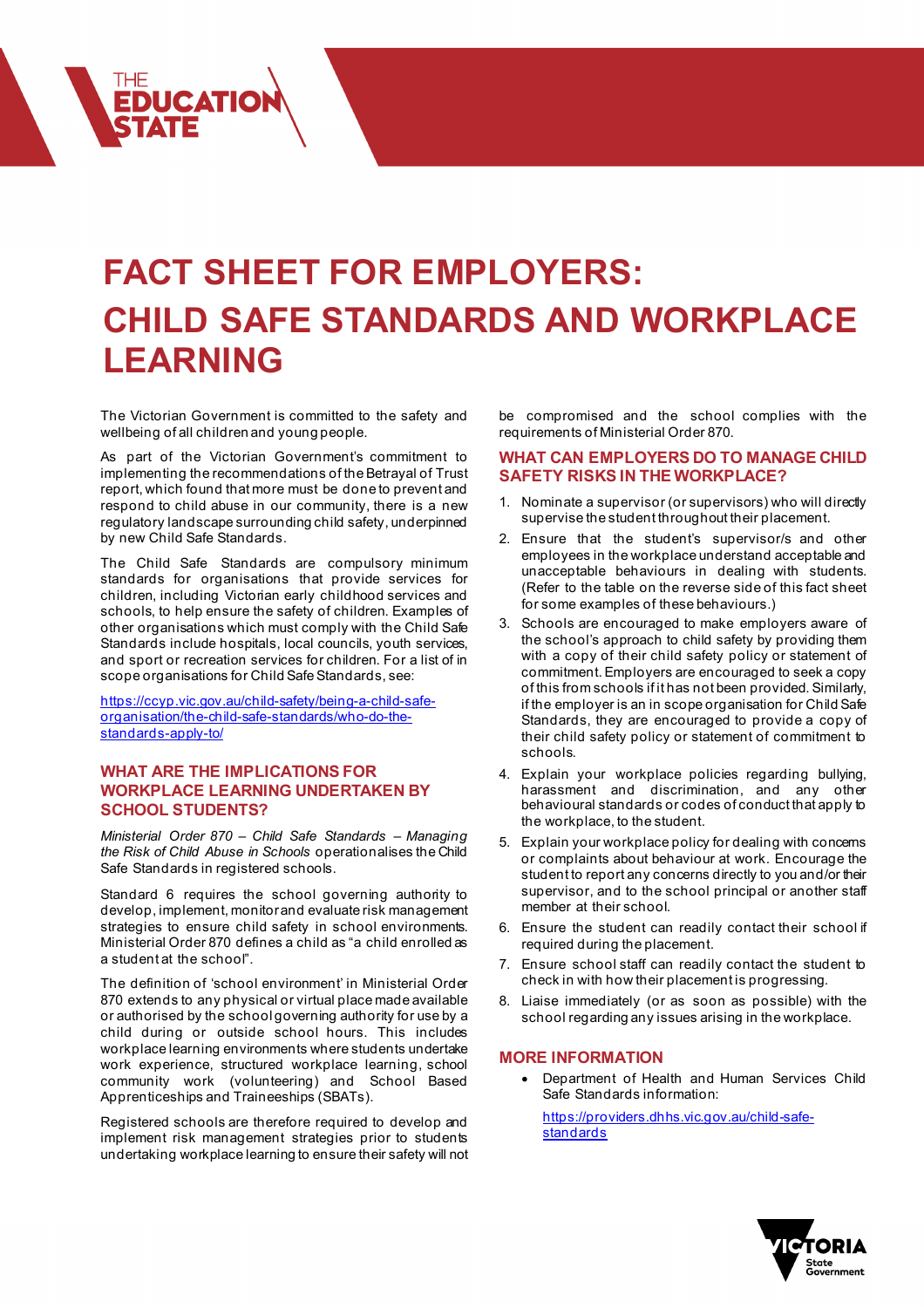

• Commission for Children and Young People's *A Guide to Creating a Child Safe Organisation:* [https://ccyp.vic.gov.au/assets/resources/CSSGuide](https://ccyp.vic.gov.au/assets/resources/CSSGuideFinalV4-Web-New.pdf)

[FinalV4-Web-New.pdf](https://ccyp.vic.gov.au/assets/resources/CSSGuideFinalV4-Web-New.pdf)